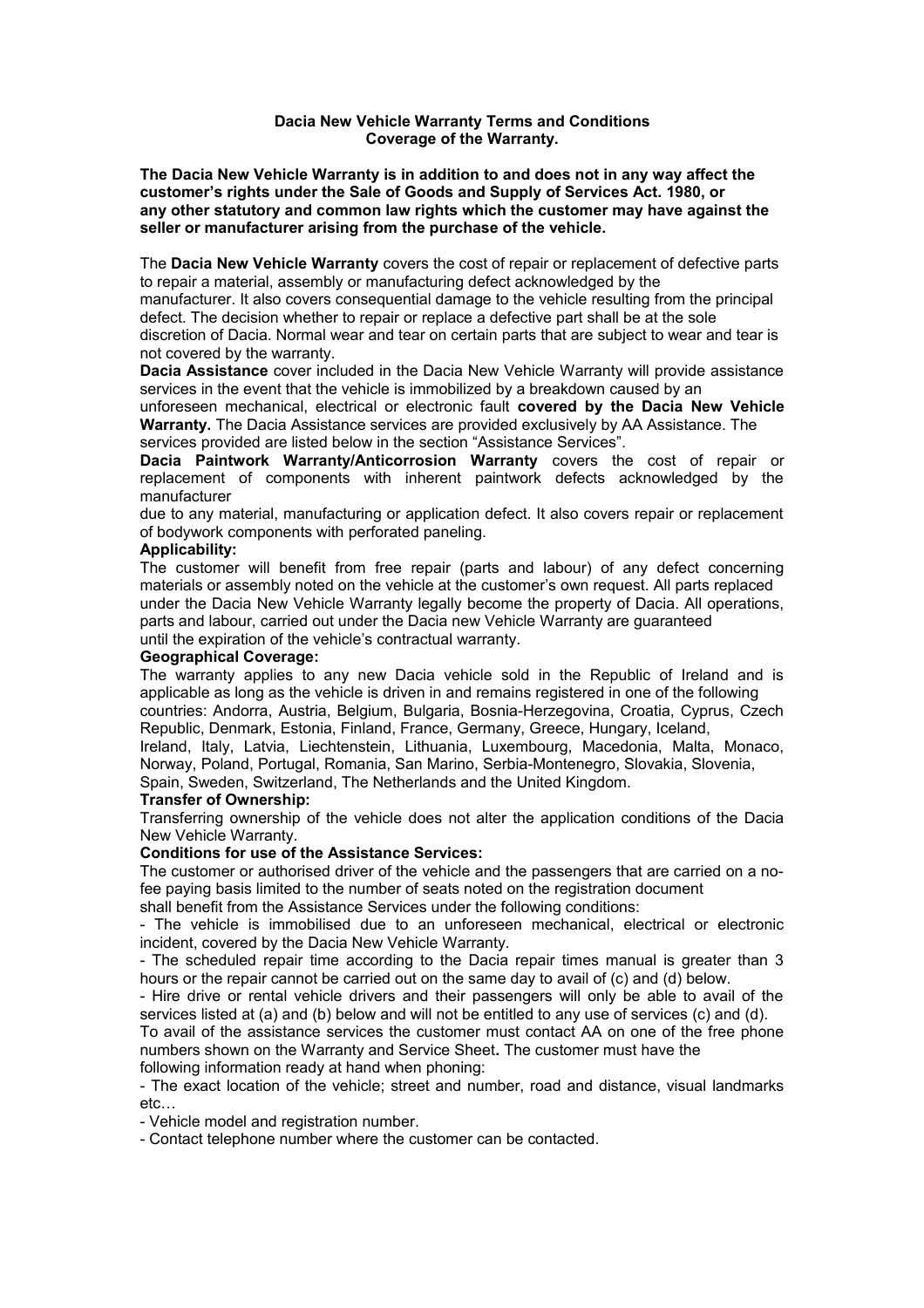## **Assistance Services:**

The following assistance services are provided by the AA. The customer shall have no costs to pay up front, except the contact cost and, with regard to the regulations in force any

costs incurred for the towing of the vehicle from a motorway or similar route in certain jurisdictions.

WARNING: AA will not pay for any costs paid for by the customer without prior agreement.

(a) **On-site repair**: Wherever possible the AA will arrange for repair on-site.

(b) **Vehicle recovery**: The vehicle will be recovered to the nearest Dacia dealer or the dealer of the customer's choice if the vehicle cannot be repaired on-site.

(c) **Accommodation**: In the event that the vehicle is more than 50km away from the customer's usual address, and if the customer wishes to wait for the vehicle to be repaired, AA

shall organise and cover the cost of the customer's accommodation and that of the passengers for three nights in a hotel chosen by AA.. Meal, bar and telephone costs (with the exception of breakfast) are not covered.

(d) **Connection costs**: Connection costs between stations, airports, hotels, home address and the place where the vehicle is left for repair are covered by AA assistance.

#### **Terms of the Warranty**

The **Dacia New Vehicle Warranty** cover begins on the date of delivery of the vehicle to the customer. The date of delivery is specified on the Warranty and Service Sheet provided

to you by your Dacia Dealer during the new vehicle handover, and the cover is for a period specified on the Warranty and Service Sheet from that date.

**SPECIAL NOTE:** Parts subject to wear and tear may have reduced cover in terms of both age and/or mileage under the New Vehicle Warranty. Please see below section entitled "Reduced Cover for Parts subject to Wear and Tear" for details.

The **Dacia Paintwork/Anticorrosion Warranty** cover begins on the date of delivery of the vehicle to the customer, and the cover is for the period specified on the Warranty and

Service Sheet provided to you by your Dacia Dealer during the new vehicle handover.

**Mileage Limitation:** The Dacia New Vehicle Warranty cover is limited. If the mileage of the vehicle has exceeded the mileage limitation specified on the Warranty and Service Sheet the Dacia New Vehicle Warranty shall be deemed to have expired.

## **Conditions of the Warranty**

**General Conditions:** All repair work carried out under the warranty must be carried out by a Dacia Dealer or a Dacia Authorised Repair Centre. To benefit from the warranty the customer must:

- Check that the Date of Delivery and VIN shown on the Warranty and Service Sheet provided to you by your Dacia Dealer during the new vehicle handover are correct.

- Notify a member of the Dacia dealer network of any defect covered by the warranty and authorise the dealer to carry out the repair by signing the dealership Repair Order.

- Present the maintenance record duly filled in, justifying entitlement to the warranty and showing that the maintenance operations recommended by Dacia have been carried out.

**Maintenance:** The vehicle must be regularly serviced according to the Maintenance Program shown on the Warranty and Service Sheet provided to you by your Dacia Dealer

during the new vehicle handover, whilst adhering to approved Dacia standards as described in the Owner's Handbook and on the Warranty and Service Sheet in order not to risk

invalidating the Dacia New Vehicle Warranty should an incident be due to the lack of or quality standard of servicing. You can find contact details for any dealer in the Dacia network in Ireland on our website: www.Dacia.ie.

Application of the Dacia Anticorrosion Warranty is subject to strict adherence to the manufacturer's recommendations and to anticorrosion tests on the bodywork and sub frame. These tests must be conducted as scheduled on the Warranty and Service Sheet provided to you by your Dacia Dealer during the new vehicle handover. The warranty does not in any way cover any of the costs of servicing or maintenance of the vehicle.